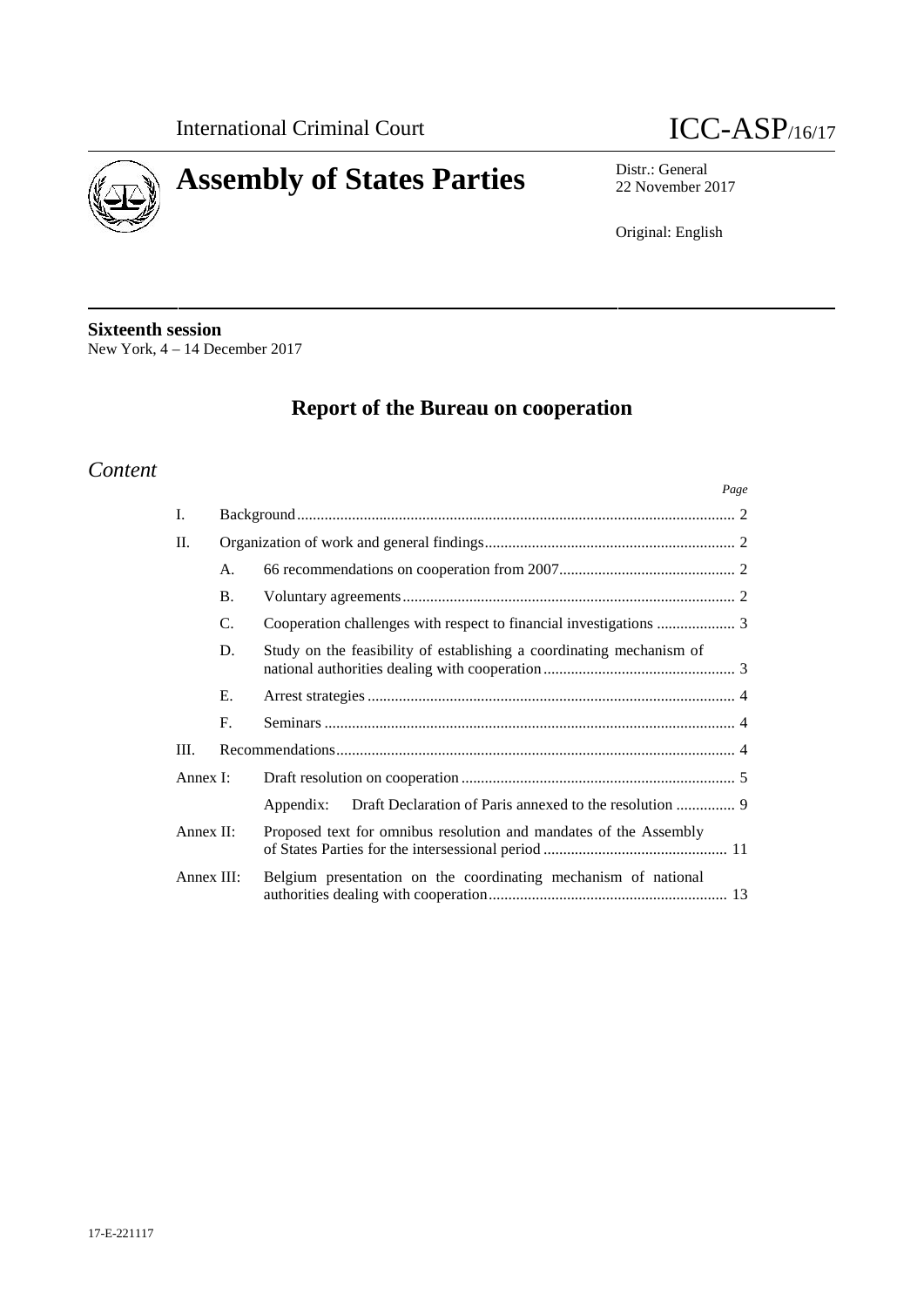## **I. Background**

1. Operative paragraph 30 of resolution ICC-ASP/15/Res.3 entitled "Cooperation", adopted by the Assembly of States Parties ("the Assembly") on 24 November 2016, requested the Bureau to maintain a facilitation of the Assembly for cooperation to consult with States Parties, the Court and non-governmental organizations as well as other interested States and relevant organizations in order to further strengthen cooperation with the Court.

2. The Bureau appointed Ambassador Momar Diop (Senegal) and Ambassador Philippe Lalliot (France) as co-facilitators on Cooperation.

## **II. Organization of work and general findings**

3. In 2017, The Hague Working Group ("the working group") held a total of six informal consultations on the issues of cooperation. Meetings were held on 27 July, 14 September, 27 September, 5 and 13 October and 6 November 2017. Meetings and consultations have been held with a number of stakeholders, including States, Court officials and representatives of civil society.

At the first 2017 meeting, held on 27 July, the co-facilitators presented their programme of work which included the following set of issues on which to focus the efforts of the working group, pursuant to the mandates outlined in the resolution on cooperation  $(ICC-ASP/15/Res.3)<sup>1</sup>$  as well as in the omnibus resolution  $(ICC-ASP/15/Res5, including$ annex I):

- (a) The 66 recommendations on cooperation from  $2007$ ;<sup>2</sup>
- (b) Voluntary agreements and arrangements; $3$
- (c) Coordinating mechanism of national authorities;  $4 \text{ and } 4$
- (d) Arrest strategies.

#### **A. 66 recommendations on cooperation from 2007**

5. Pursuant to the mandate of the Assembly to conduct a review of the 66 recommendations adopted by the Assembly in  $2007$ , in close cooperation with the Court, in 2017 the co-facilitators had conducted consultations with different stakeholders and had highlighted main priorities in order to better implement the recommendations.

6. In 2017, pursuant to the operative paragraph 30 of resolution ICC-ASP/15/Res.3 encouraging the Bureau to identify issues, the co-facilitators have focused their mandate on two main priorities: voluntary agreements and financial investigations. As regard financial investigations a conference was held in Paris on 20 October 2017.

### **B. Voluntary agreements**

7. As regards voluntary agreements, the Court presented its work on framework agreements and underlined once more the need for voluntary agreements in relation to relocation of witnesses, enforcement of sentences, interim release of detained persons, and final release -also in cases of acquittal. Furthermore, the Court emphasized that States always retain the prerogative to enter into such agreements and to make a final decision whether or not to accept a specific witness or sentenced person. Ad-hoc arrangements might also be feasible in the absence of an agreement.

8. The Court recalled that it had concluded eighteen witness relocation arrangements, ten enforcement of sentences agreements, and one interim release agreement.

<sup>&</sup>lt;sup>1</sup> ICC-ASP/13/Res.3, adopted at the 12th plenary meeting, on 17 December 2014, by consensus. <sup>2</sup> Ibid., operative paragraph 24.

Ibid., operative paragraph 21.

<sup>4</sup> ICC-ASP/13/Res.3, operative paragraph 16. <sup>5</sup> ICC-ASP/6/Res.2, annex II.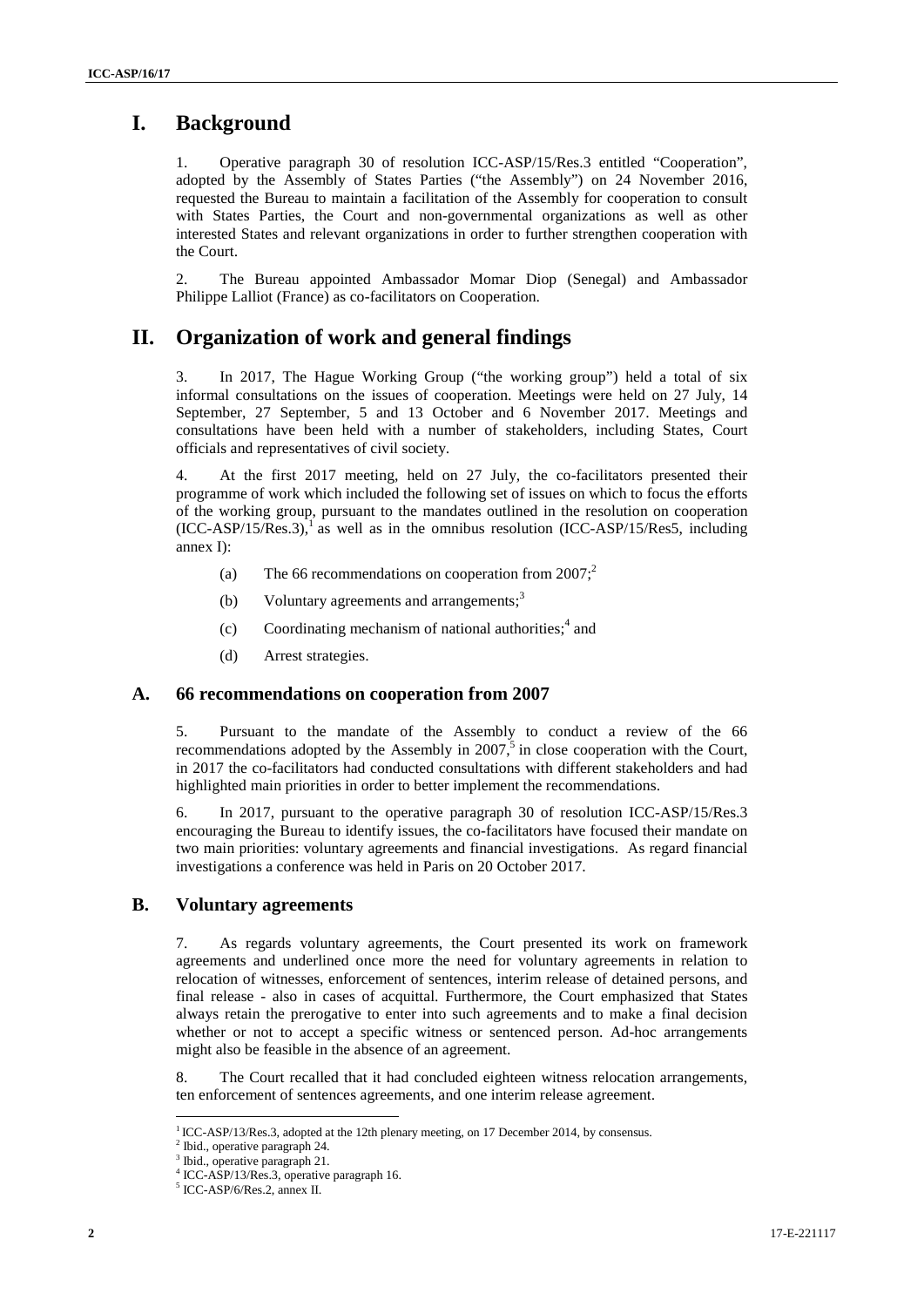9. The Court also indicated that two new witness relocation agreements and two enforcement-of-sentence agreements had been signed since the Assembly session in November 2016.

#### **C. Cooperation challenges with respect to financial investigations**

Financial investigations remained a central focus within the work of the working group on cooperation. In this respect, the ambassadors from France and Senegal to The Netherlands, co-facilitators mandated by the Assembly of States Parties on cooperation with the International Criminal Court, invited the States Parties to the Rome Statute to the conference on "The International Criminal Court and International Cooperation: The Challenges of Asset Recovery" in Paris on 20 October 2017. The purpose of this conference was to discuss the state of cooperation in the area of financial investigations, particularly with regard to identifying, locating, freezing or seizing the proceeds of crime, and goods, assets and instruments linked to crime.

11. The conference gathered senior state officials, officials of the International Criminal Court, national and international experts in financial investigations and asset recovery, representatives of regional and international organisations, as well as members of civil society. The event provided a unique opportunity for participants to share their experience and best practices on this crucial issue, and discuss concrete ways to strengthen cooperation between the Court and various actors in this matter.

12. The Conference included a political component addressing the importance of the political aspect of cooperation relating to asset recovery. The co-facilitators proposed a non-legally binding declaration on cooperation in the area of financial investigations, and more particularly on asset recovery, that was approved in principle in Paris with a view to being adopted at the 16th Session of the Assembly of States Parties and annexed to the cooperation resolution.

### **D. Study on the feasibility of establishing a coordinating mechanism of national authorities dealing with cooperation**

13. At its thirteenth session the Assembly had welcomed the study on the feasibility of establishing a coordinating mechanism of national authorities dealing with cooperation with the Court<sup>6</sup> and had invited the Bureau to discuss the feasibility of establishing such a mechanism, taking into consideration the study. At its fifteenth session the Assembly had invited the Bureau, through its working groups, to discuss the feasibility of establishing a coordinating mechanism of national authorities, taking into account the respective background document, and to report to the Assembly well in advance of its sixteenth session.<sup>7</sup>

14. In this connection, the Ambassador of Belgium briefed the Working Group on 27 July on the project for the establishment of a coordinating mechanism of national authorities dealing with cooperation and several alternative tracks for its implementation. The Belgian delegation indicated that the objective of the said mechanism is to allow State Parties and non-States Parties to the Rome Statute, on a voluntary basis, to deal only with the technical aspects of cooperation or mutual legal assistance and sharing of knowledge and know-how on this subject. Belgium suggested that the participation in the mechanism would be provided through a contribution to a voluntary fund and open to States Parties, non-States Parties and to the organs of the Court, thus not affecting the current contribution of States Parties to the Court's regular budget. To evaluate the relevance of the mechanism, it was proposed to organize a test meeting before or after the Assembly to increase the likelihood of participation by States Parties. This meeting would not take place until the second half of 2019.

15. In 2017, the establishment of such mechanism was discussed formally and informally with States Parties and must continue to be discussed.

 $\frac{6}{7}$  ICC-ASP/13/29, annex II.<br> $\frac{7}{7}$  ICC-ASP/15/Res.3, para. 10.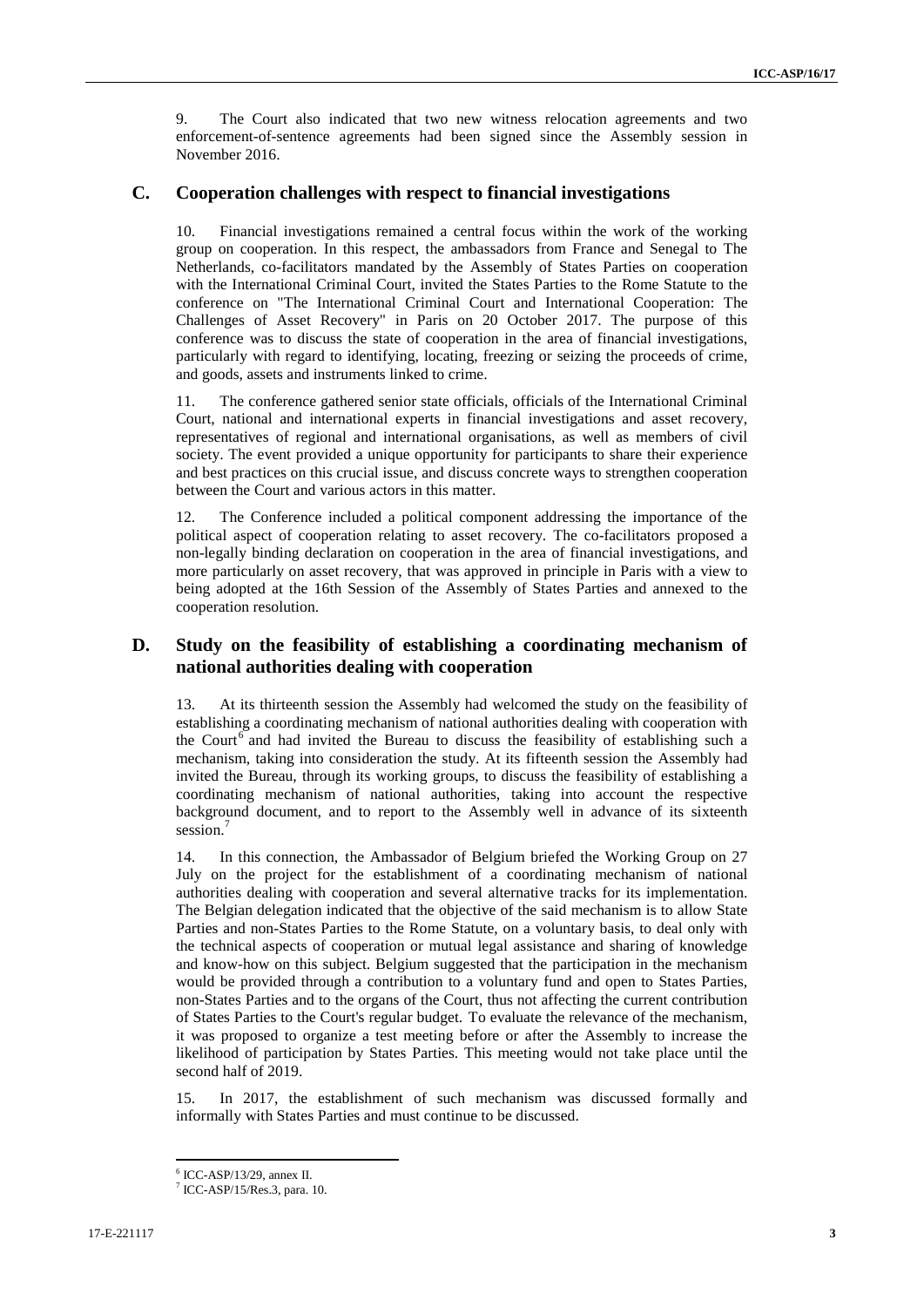### **E. Arrest strategies**

16. At its thirteenth session, the Assembly had taken note of the report on arrest strategies submitted by the Rapporteur<sup>8</sup> which had annexed a draft Action Plan, and had invited the Bureau to continue discussions on the topic with a view to submitting a consolidated draft Action Plan on arrest strategies for consideration by the Assembly.<sup>9</sup>

17. At its fourteenth session, the Assembly had taken note of the Report on the draft Action Plan on arrest strategies, submitted by the Rapporteur,<sup>10</sup> and had urged the Bureau to continue consideration of the recommendations of the draft Action Plan on Arrest Strategies with a view to its adoption, and to report thereon to the fifteenth session of the Assembly. $^{11}$ 

18. At its fifteenth session, the Assembly had again taken note of the report and urged the Bureau to continue consideration of the recommendations of the draft Action Plan on Arrest Strategies with a view to its adoption, and to report thereon to the sixteenth session of the Assembly.<sup>12</sup>

19. In 2017, the co-facilitators, as mandated by the Assembly conducted informal consultations on arrest strategies; given the importance of this topic, additional consultations must be held in 2018.

#### **F. Seminars**

20. The Court was able to organise 10 seminars, events and trainings to achieve greater cooperation of States with the ICC; broaden understanding of the ICC and Rome Statute amongst key stakeholders and contribute to universality; and reinforce national capacities to deal with crimes under the Rome Statute, particularly in countries related to situations before the ICC.<sup>13</sup> These events included two high-level cooperation seminars, in Trinidad and Tobago in January 2017, targeting the Caribbean countries, and in the Republic of Korea in April 2017, targeting Asia and Pacific States; one seminar on cooperation with the focal points of the situation countries and other countries in the region, in September 2017, in The Hague; four expert seminars, on cooperation agreements and witness protection, in Trinidad and Tobago and in The Hague; the fifth retreat between the ICC and African States Parties, in Addis Ababa, in December 2016; a side-event on the ICC in the margins of the 48th Pacific Islands Forum Meeting, in Samoa, early September 2017; and the annual training for ICC Counsel, in June 2017, in The Hague; a high-level regional symposium on cooperation and complementarity in Niger, in October 2017.

## **III. Recommendations**

21. The working group recommended that the Assembly continue to monitor cooperation with a view to facilitating States Parties in sharing their experiences and considering other initiatives to enhance cooperation with the Court, and to include cooperation as a standing agenda item for future sessions of the Assembly, pursuant to operative paragraph 31 of resolution ICC-ASP/15/Res.3. The working group further recommended that the draft resolution in annex I and the draft declaration annexed to it be adopted by the Assembly following the plenary session on cooperation.

<sup>8</sup> ICC-ASP/13/29/Add.1.

<sup>&</sup>lt;sup>9</sup> ICC-ASP/13/Res.3, para. 4 and ICC-ASP/13/Res.5, para.11.<br><sup>10</sup> ICC-ASP/14/26/Add.1, annex IV, appendix.

<sup>11</sup> ICC-ASP/14/Res.3, para. 4.

<sup>&</sup>lt;sup>12</sup> ICC-ASP/15/Res.3, para 4 and ICC-ASP/15/Res.5, annex I, para 3 (a). <sup>13</sup> ICC-ASP/16/16.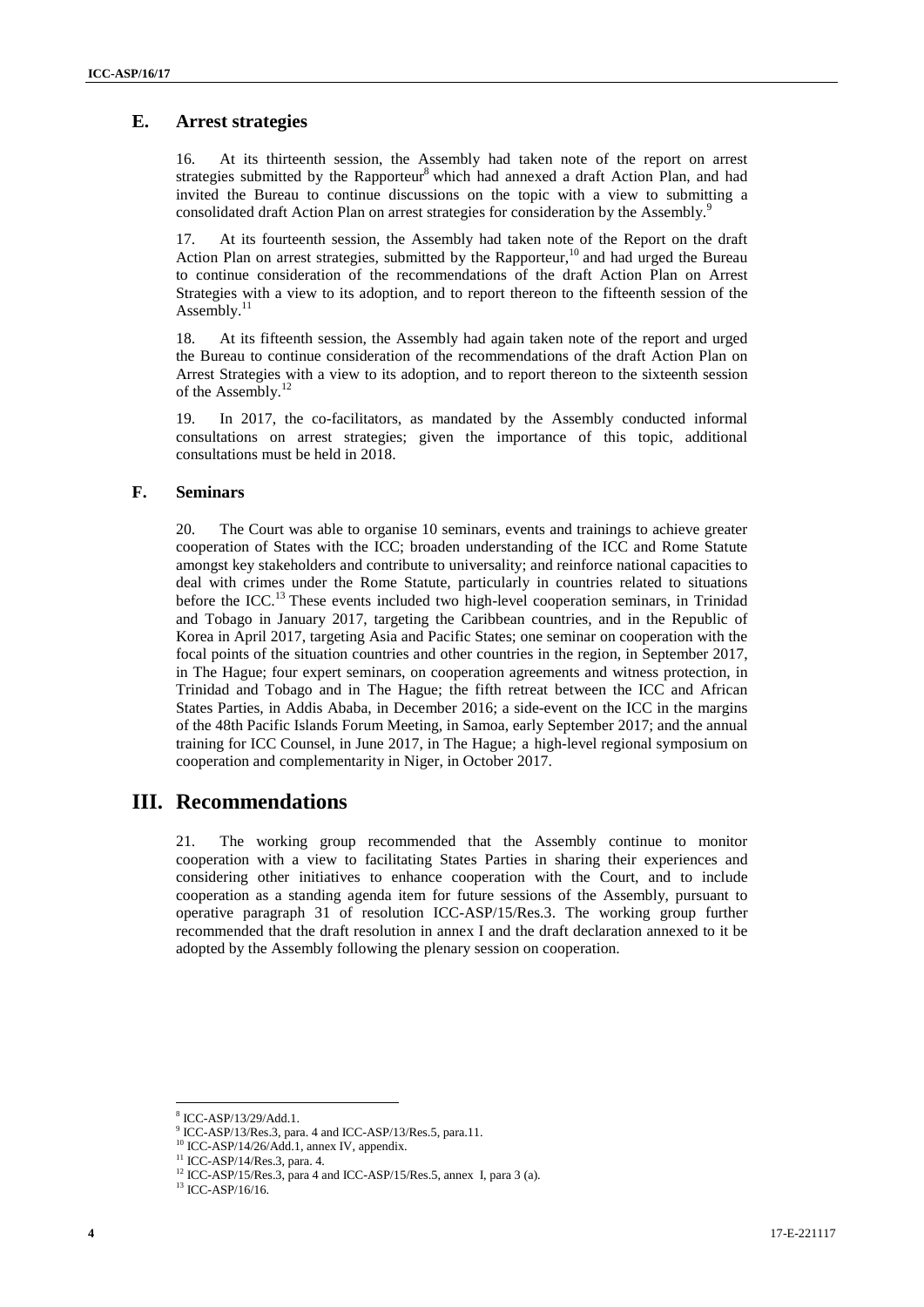## **Annex I**

## **Draft resolution on cooperation**

#### *The Assembly of States Parties,*

*Recalling* the provisions of the Rome Statute, the Declaration on Cooperation (RC/Dec.2) agreed by States Parties at the Review Conference in Kampala and previous resolutions and declarations of the Assembly of States Parties with regard to cooperation, including ICC-ASP/8/Res.2, ICC-ASP/9/Res.3, ICC-ASP/10/Res.2, ICC-ASP/11/Res.5, ICC-ASP/12/Res.3, ICC-ASP/13/Res.3, ICC-ASP/14/Res.3, ICC-ASP/15/Res.3 and the sixty six recommendations annexed to resolution ICC-ASP/6/Res.2,

*Determined* to put an end to impunity by holding to account the perpetrators of the most serious crimes of concern to the international community as a whole, and *reaffirming* that the effective and expeditious prosecution of such crimes must be strengthened, inter alia, by enhancing international cooperation,

*Stressing* the importance of effective and comprehensive cooperation and assistance by States Parties, other States, and international and regional organizations, to enable the Court to fulfil its mandate as set out in the Rome Statute and that States Parties have a general obligation to cooperate fully with the Court in its investigation and prosecution of crimes within its jurisdiction, including with regard to the execution of arrest warrants and surrender requests, as well as other forms of cooperation set out in article 93 of the Rome Statute,

Welcoming the report of the Court on cooperation<sup>1</sup>, submitted pursuant to paragraph 32 of resolution ICC-ASP/15/Res.3,

*Noting* that contacts with persons in respect of whom an arrest warrant issued by the Court is outstanding should be avoided when such contacts undermine the objectives of the Rome Statute,

*Further noting* the arrest guidelines issued by the Office of the Prosecutor for the consideration of States, including inter alia, the elimination of non-essential contacts with individuals subject to an arrest warrant issued by the Court and that, when contacts are necessary, an attempt is first made to interact with individuals not subject to an arrest warrant,

*Noting* the redrafted and redistributed guidelines setting out the policy of the United Nations Secretariat on contacts between United Nations officials and persons who are the subject of arrest warrants or summonses issued by the Court, as annexed to a letter dated 3 April 2013 by the Secretary General of the United Nations to the President of the General Assembly and the President of the Security Council,

*Recognizing* that requests for cooperation and the implementation thereof should take into account the rights of the accused,

*Commending* international and regional organizations' support for strengthening cooperation in the area of voluntary agreements,

*Recalling* the pledges relating to cooperation made by States Parties at the Review Conference in Kampala and *noting* the importance of ensuring adequate follow-up with regard to the implementation of pledges,

1. *Emphasizes* the importance of timely and effective cooperation and assistance from States Parties and other States under an obligation or encouraged to cooperate fully with the Court pursuant to Part 9 of the Rome Statute or a United Nations Security Council resolution, as the failure to provide such cooperation in the context of judicial proceedings affects the efficiency of the Court and *stresses* that the non-execution of cooperation requests has a negative impact on the ability of the Court to execute its mandate, in particular when it concerns the arrest and surrender of individuals subject to arrest warrants;

 $1$  ICC-ASP/16/16.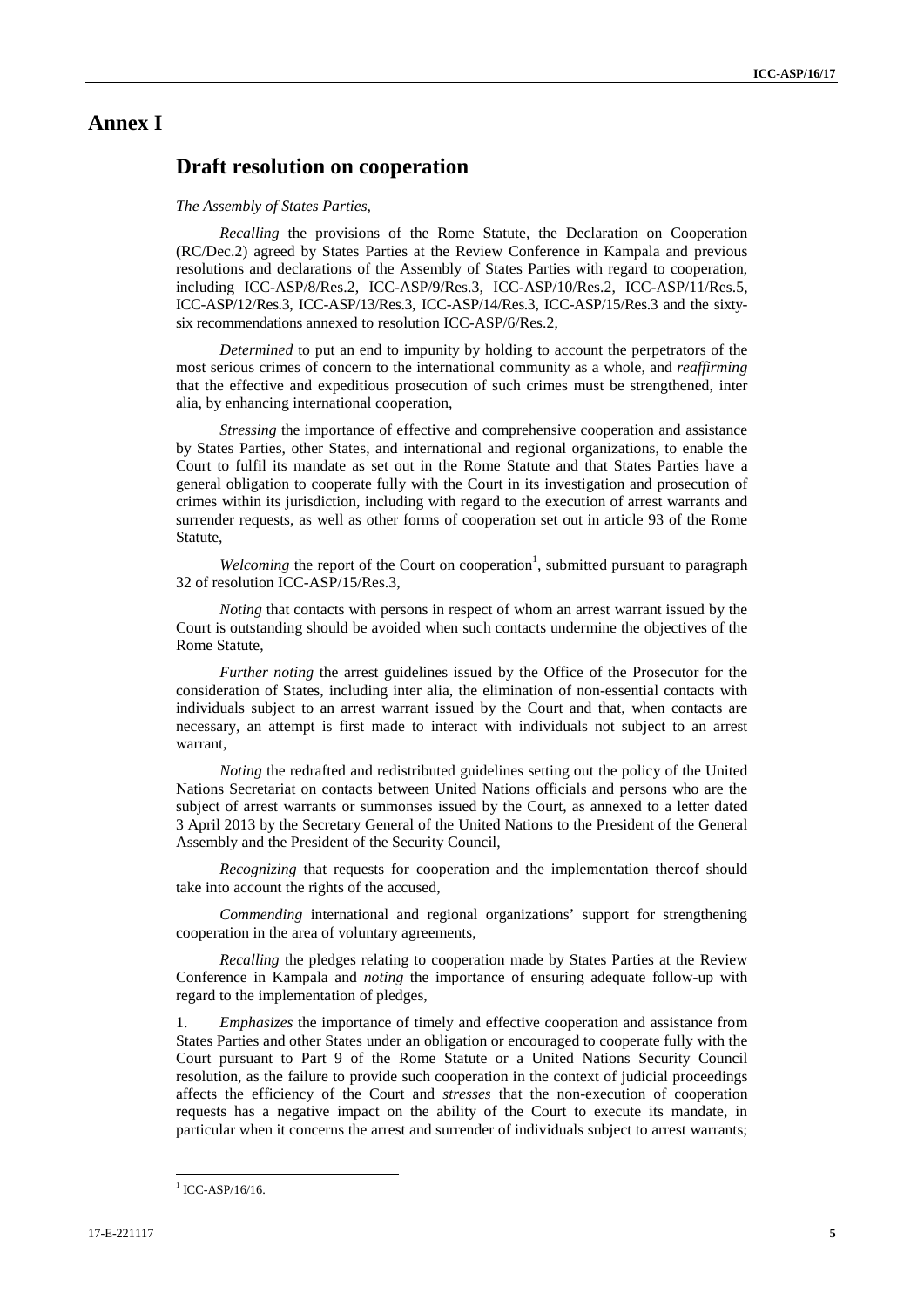2. *Expresses* serious concerns that arrest warrants or surrender requests against 13 persons remain outstanding,<sup>2</sup> and *urges* States to cooperate fully in accordance with their obligation to arrest and surrender to the Court;

3. *Reaffirms* that concrete steps and measures to securing arrests need to be considered in a structured and systematic manner, based on the experience developed in national systems, the international ad hoc and mixed tribunals, as well as by the Court;

4. *Takes note* of the report on arrest strategies by the Rapporteur<sup>3</sup> and *takes note* of the draft Action Plan on Arrest Strategies, and *urges* the Bureau to continue consideration of the recommendations of the draft Action Plan on Arrest Strategies with a view to its adoption, and to report thereon to the seventeenth session of the Assembly;

5. *Urges* States Parties to avoid contact with persons subject to a warrant of arrest issued by the Court, unless such contact is deemed essential by the State Party, *welcomes* the efforts of States and international and regional organizations in this regard, and *acknowledges* that States Parties may, on a voluntary basis, advise the ICC of their own contacts with persons subject to a warrant of arrest made as a result of such an assessment;

6. *Recalls* that the ratification of the Rome Statute must be matched by national implementation of the obligations emanating therefrom, in particular through implementing legislation and, in this regard, *urges* States Parties to the Rome Statute that have not yet done so to adopt such legislative and other measures so as to ensure that they can fully meet their obligations under the Rome Statute;

7. *Acknowledges* efforts by States, by civil society organizations and by the Court, including through the Legal Tools Project, to facilitate exchange of information and experiences, with a view to raising awareness and facilitating the drafting of national implementing legislation;

8. *Encourages* States to establish a national focal point and/or a national central authority or working group tasked with the coordination and mainstreaming of Court related issues, including requests for assistance, within and across government institutions, as part of efforts aimed at making national procedures for cooperation more efficient, where appropriate;

9. *Welcomes* the organization by the Court, with the support of the European Commission and other donors, of a yearly seminar on cooperation with its main focal points;

10. *Recalls* the report to the thirteenth session of the Assembly on the feasibility study of establishing a coordinating mechanism of national authorities, and *invites* the Bureau, through its working groups, to discuss the feasibility of establishing such a mechanism, taking into consideration, inter alia, the study in annex II of the report of the Bureau on cooperation to the thirteenth session of the Assembly<sup>3</sup>, as well as the presentation made by Belgium on 27 July 2017 contained in annex III of the report of the Bureau on cooperation to the sixteenth session of the Assembly<sup>4</sup>, and to report to the Assembly well in advance of the eighteenth session;

11. *Emphasizes* also the on-going efforts made by the Court in providing focused requests for cooperation and assistance which contribute to enhancing the capacity of States Parties and other States to respond expeditiously to requests from the Court, and *invites* the Court to continue improving its practice in transmitting specific, complete and timely requests for cooperation and assistance;

12. *Recognizes* that effective and expeditious cooperation with regard to the Court's requests for the identification, tracing and freezing or seizure of proceeds, property and assets and instrumentalities of crime is crucial to the provision of reparations to victims and for potentially addressing the costs of legal aid;

13. *Underlines* the importance of effective procedures and mechanisms that enable States Parties and other States to cooperate with the Court in relation to the identification,

 $^{2}$  As of 27 October 2017, see ICC-ASP/16/9.<br> $^{3}$  ICC-ASP/13/29.

 $4$  ICC-ASP/16/17, annex III.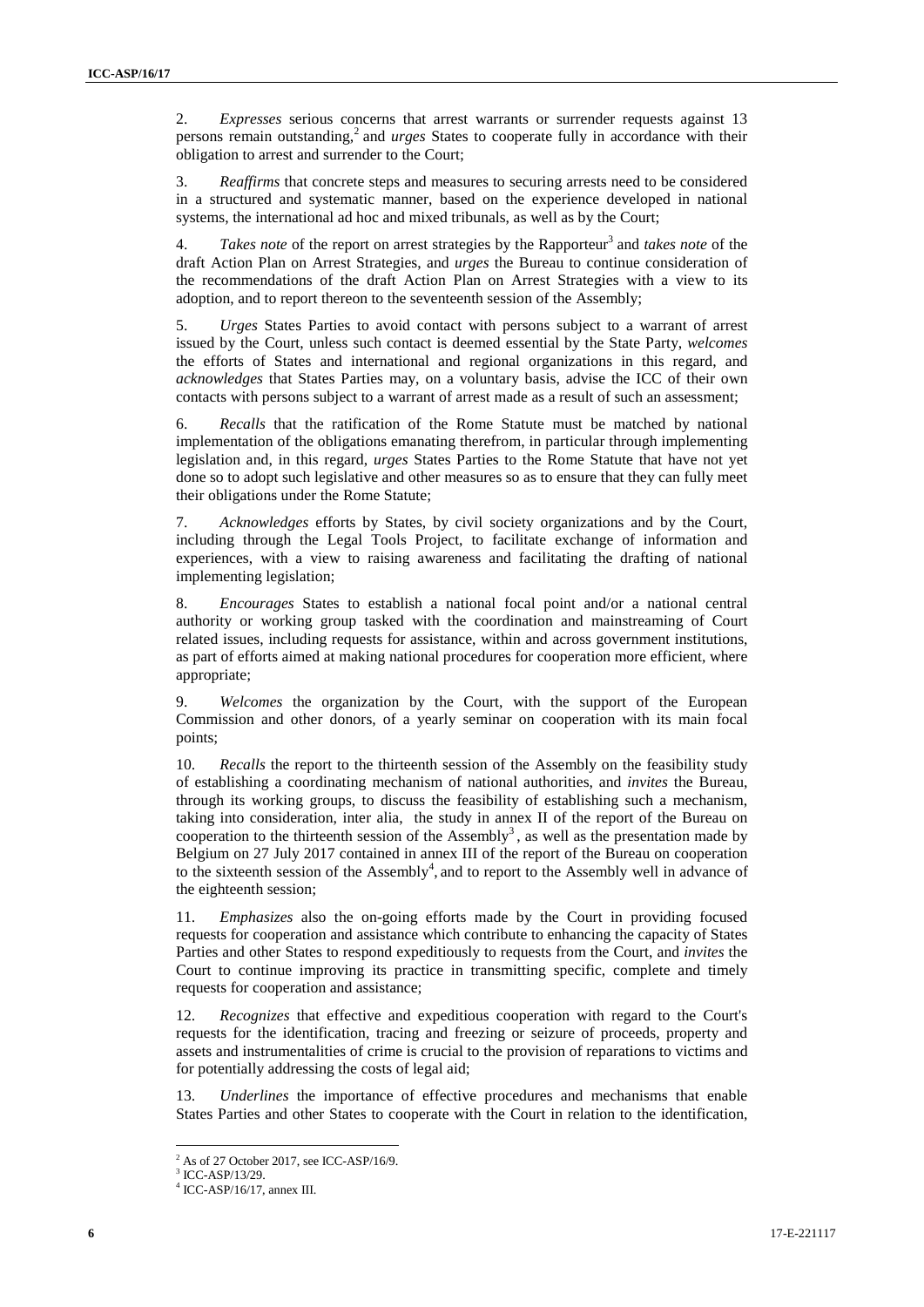tracing and freezing or seizure of proceeds, property and assets as expeditiously as possible; *welcomes* the Court's report and comprehensive presentation on cooperation challenges faced by the Court with respect to financial investigation and *calls on* all States Parties to put in place and further improve effective procedures and mechanisms in this regard, with a view to facilitate cooperation between the Court, States Parties, other States and international organizations;

14. *Urges* States Parties to cooperate with requests of the Court made in the interest of Defence teams, in order to ensure the fairness of proceedings before the Court;

15. *Calls upon* States Parties as well as non-States Parties that have not yet done so to become parties to the Agreement on Privileges and Immunities of the International Criminal Court as a matter of priority, and to incorporate it in their national legislation, as appropriate;

16. *Acknowledges* the importance of protective measures for victims and witnesses for the execution of the Court's mandate *welcomes* the two new relocation agreements concluded since the last resolution on cooperation, and *stresses* the need for more such agreements or arrangements with the Court for the expeditious relocation of witnesses;

17. C*alls upon* all States Parties and other States, to consider strengthening their cooperation with the Court by entering into agreements or arrangements with the Court, or any other means concerning, inter alia, protective measures for victims and witnesses, their families and others who are at risk on account of testimony given by witnesses;

18. *Acknowledges* that, when relocation of witnesses and their families proves necessary, due account should be given to finding solutions that, while fulfilling the strict safety requirements, also minimize the humanitarian costs of geographical distance and change of linguistic and cultural environment and *urges* all States Parties to consider making voluntary contributions to the Special Fund for Relocations;

19. *Welcomes* the conclusion of *two* agreements between the Court and the Republic of Argentina and Sweden on the enforcement sentences;

20. *Emphasizes* that the need for cooperation with the Court on the enforcement of sentences is likely to increase in the coming years as more cases proceed toward conclusion, *recalls* the principle enshrined in the Rome Statute that States Parties should share the responsibility for enforcing sentences of imprisonment, in accordance with principles of equitable distribution, and *calls upon* States Parties to actively consider the conclusion of agreements with the Court to this end;

21. *Commends* and *further encourages* the work of the Court on framework agreements or arrangements, or any other means in areas such as interim release, final release - also in cases of acquittal - and sentence enforcement which may be essential to ensuring the rights of suspects and accused persons, in accordance with Rome Statute and guaranteeing the rights of convicted persons and *urges* all States Parties to consider strengthening cooperation in these areas;

22. *Recalls* the conclusion in 2014 of the first voluntary agreement between the Court and a State Party on interim release and *requests* the Bureau, through its Working Groups, to continue the discussions on voluntary framework agreements or arrangements, and to report thereon to the Assembly at its seventeenth session;

23. *Welcomes* the increased cooperation between the Court and the United Nations, and other international and regional organizations, and other inter-governmental institutions;

24. *Recognizes* the importance of ensuring a safe environment for strengthening and fostering cooperation between civil society and the Court and of taking all necessary action to address threats and intimidation directed at civil society organizations;

25. *Emphasizes* the importance of States Parties enhancing and mainstreaming diplomatic, political and other forms of support for, as well as promoting greater awareness and understanding of the activities of the Court at the international level, and *encourages* States Parties to use their capacity as members of international and regional organizations to that end;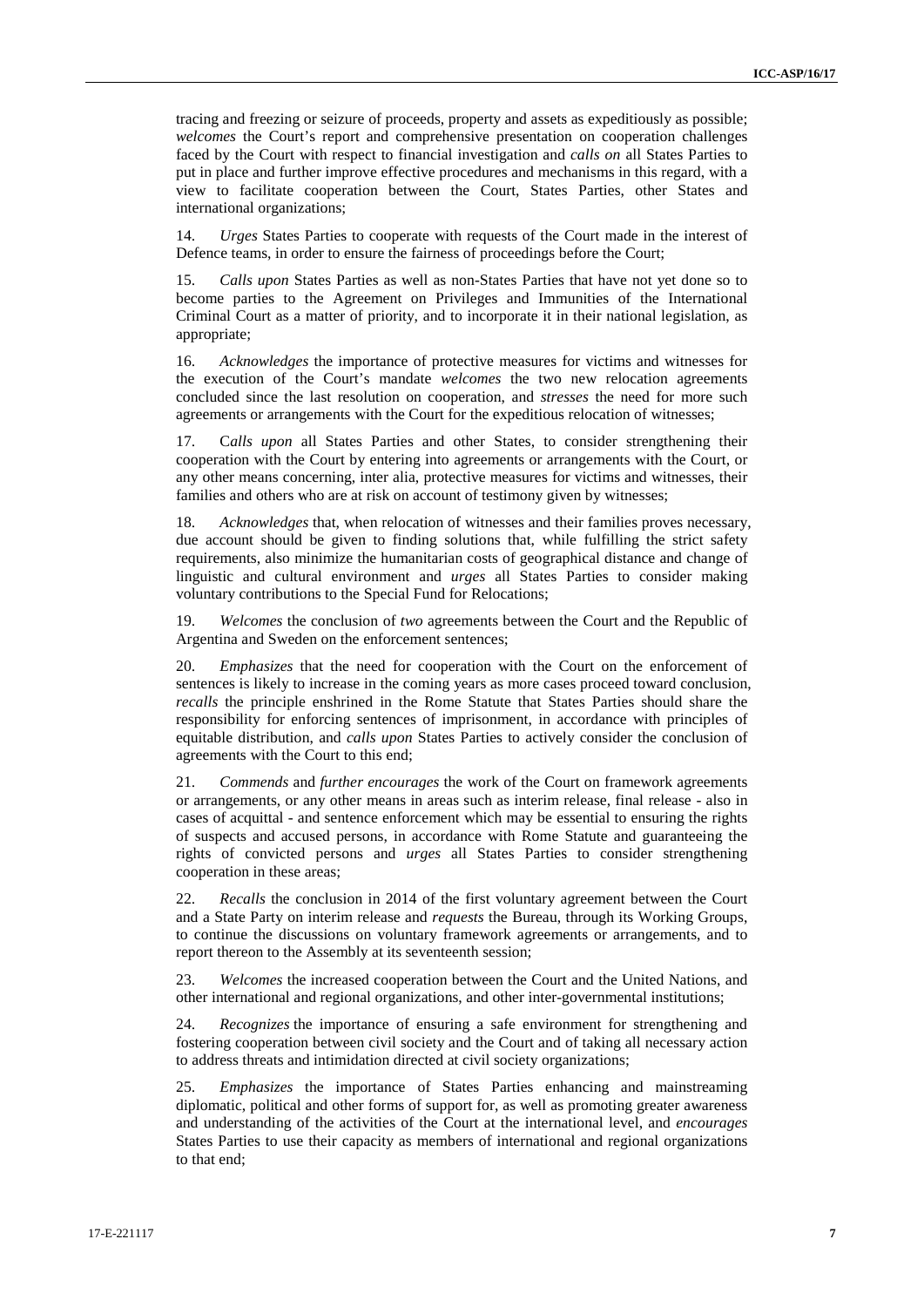26. *Urges* States Parties to explore possibilities for facilitating further cooperation and communication between the Court and international and regional organizations, including by securing adequate and clear mandates when the United Nations Security Council refers situations to the Court, ensuring diplomatic and financial support; cooperation by all United Nations Member States and follow–up of such referrals, as well as taking into account the Court's mandate in the context of other areas of work of the Security Council, including the drafting of Security Council resolutions on sanctions and relevant thematic debates and resolutions;

27. *Welcomes* the replies to the 2016 questionnaire and the exchange of information on the implementation of the 66 recommendations on cooperation adopted by States Parties in  $2007<sup>5</sup>$  as a step in the reviewing process of the implementation of the 66 recommendations, *recalls* the flyer prepared by the Court that can be used by all stakeholders to promote the 66 recommendations and increase their understanding and implementation by relevant national actors and the Court, and, *requests* the Bureau, through its Working Groups, to continue its review of the implementation of the 66 recommendations, in close cooperation with the Court, where appropriate;

28. *Welcomes* the organization by the Court, with the support of States Parties and international and regional organizations, of seminars on cooperation, and *encourages* all stakeholders, including civil society organizations, to continue organizing events that allow for exchange of information with the purpose of enhancing cooperation and constructively seeking solutions to identified challenges;

29. [Placeholder for text based on ASP cooperation debate].

30. *Encourages* the Bureau to identify issues for the Assembly to continue holding plenary discussions on specific topics related to cooperation, including on the issue of financial investigations;

31. *Requests* the Bureau to maintain a facilitation of the Assembly of States Parties for cooperation to consult with States Parties, the Court, other interested States, relevant organizations and non-governmental organizations in order to further strengthen cooperation with the Court;

32. *Recognizing* the importance of the Court's contribution to the Assembly's efforts to enhance cooperation, *requests* the Court to submit an updated report on cooperation to the Assembly at its seventeenth session and annually thereafter.

<sup>5</sup> Resolution ICC-ASP/6/Res.2, annex II.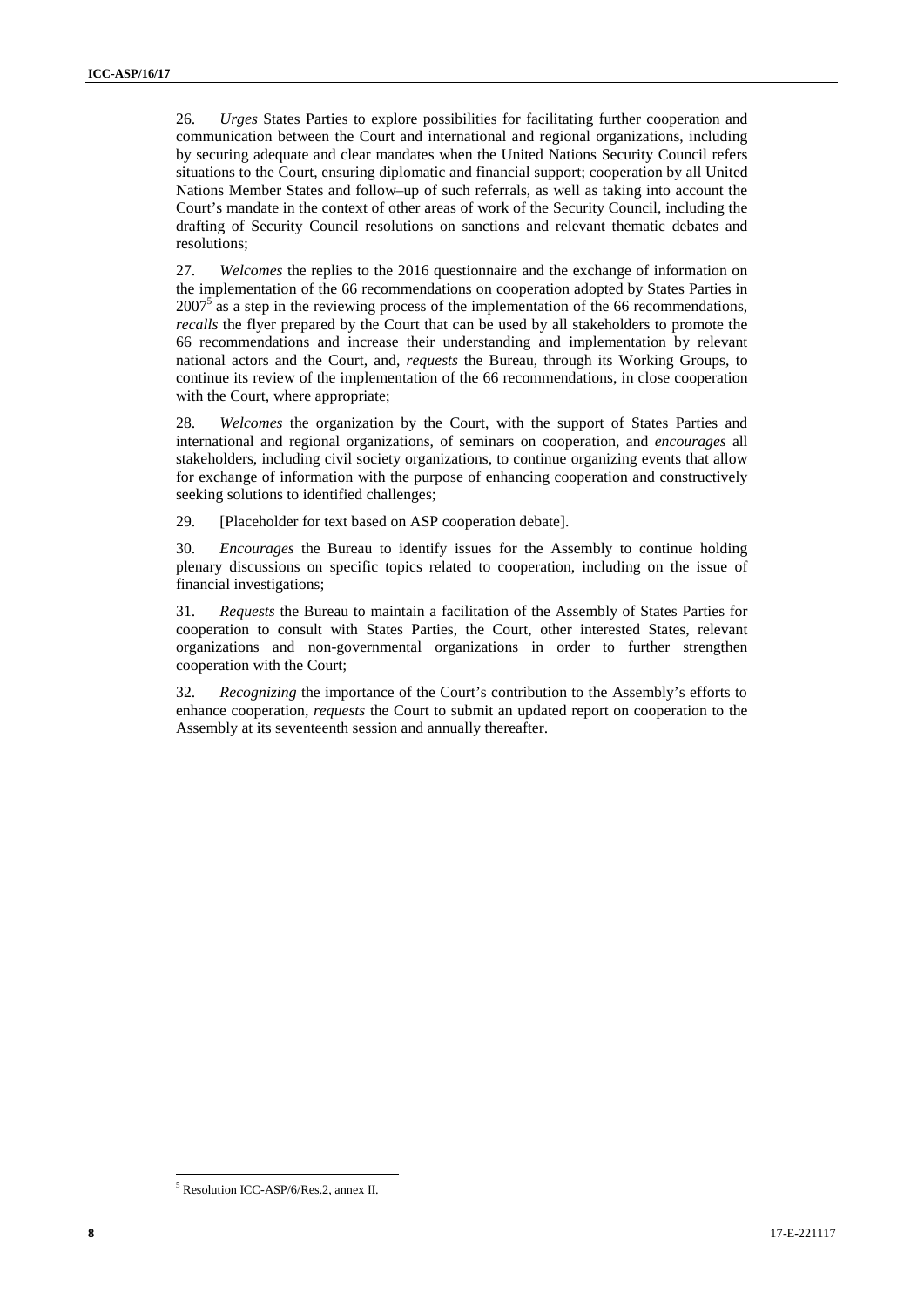## **Appendix**

## **Declaration of Paris**

*The States Parties to the Rome Statute of the International Criminal Court (ICC),*

1. *Reaffirming* that the most serious crimes of concern to the international community as a whole must not go unpunished and that their effective prosecution must be ensured by taking measures at the national level and by enhancing international cooperation, as stipulated in the Preamble of the Rome Statute of the International Criminal Court (hereinafter referred to as "the Rome Statute"),

2. *Emphasising* the obligation of States Parties enshrined in Part 9 of the Rome Statute concerning International Cooperation and Judicial Assistance, to cooperate fully with the ICC in its investigation and prosecution of crimes within the jurisdiction of the ICC, and reaffirming full respect for domestic procedures set forth by national legislations,

3. *Further emphasising* the obligation of States Parties to, in accordance with the provisions of Part 9 of the Rome Statute and under procedures of national law, comply with requests issued by the ICC to assist in the identification, tracing and freezing or seizure of proceeds, property and assets and instrumentalities of crimes for the purpose of eventual forfeiture, without prejudice to the rights of bona fide third parties, as stipulated in article 93(1)(k) of the Rome Statute,

4. *Mindful of existing* applicable international treaties governing asset recovery and of the related obligations for the jurisdictions concerned to afford one another the widest measure of cooperation and assistance with regard to the return of assets,

5. *Recalling* the recommendations on cooperation endorsed by the ICC Assembly of States Parties  $(ASP)$  during its sixth session  $\frac{1}{1}$ , particularly recommendations on the identification, seizing and freezing of assets and, if appropriate their implementation,

6. *Further noting* the importance of keeping effective procedures and mechanisms that enable States Parties and other States to cooperate with the Court in relation to the identification, tracing and freezing or seizure of proceeds, property and assets as expeditiously as possible<sup>2</sup>, as well as the importance of cooperation requests by the Court being as specific as possible,

7. *Recalling* the conclusions of the Workshop on Financial Investigations organised at the seat of the ICC on 26-27 October 2015, as well as the follow up observations made at the 18 November 2016 ASP panel discussion on strengthening financial criminal investigations, and the need to further discuss and clarify the mandate and the requirements of the ICC in relation to financial investigations and asset recovery,

8. *Willing* to advance cooperation with the ICC in the area of financial investigations and asset recovery, in accordance with national legislations, for the purposes of potentially providing evidence to demonstrate linkage between the crimes and assets*, as well as* securing funds for possible reparations to victims if the accused person is found guilty and, for recovering the costs arising from legal aid.

#### *Invite the States Parties to the Rome Statute of the International Criminal Court to,*

1. *Consider* the possibility of setting up, reviewing or strengthening the implementation of domestic cooperation laws, procedures and policies, to increase the ability of States Parties to cooperate fully with the ICC in the area of financial investigations and asset recovery, in accordance with the Rome Statute,

2. *Raise* awareness among relevant national authorities about the mandate and the requirements of the ICC in relation to financial investigations and asset recovery, and the nature and extent of the obligation to cooperate under Part 9 of the Rome Statute,

<sup>&</sup>lt;sup>1</sup> Resolution ICC-ASP/6/Res.2. <sup>2</sup> Resolution on cooperation ICC-ASP/15/Res.3, para 13.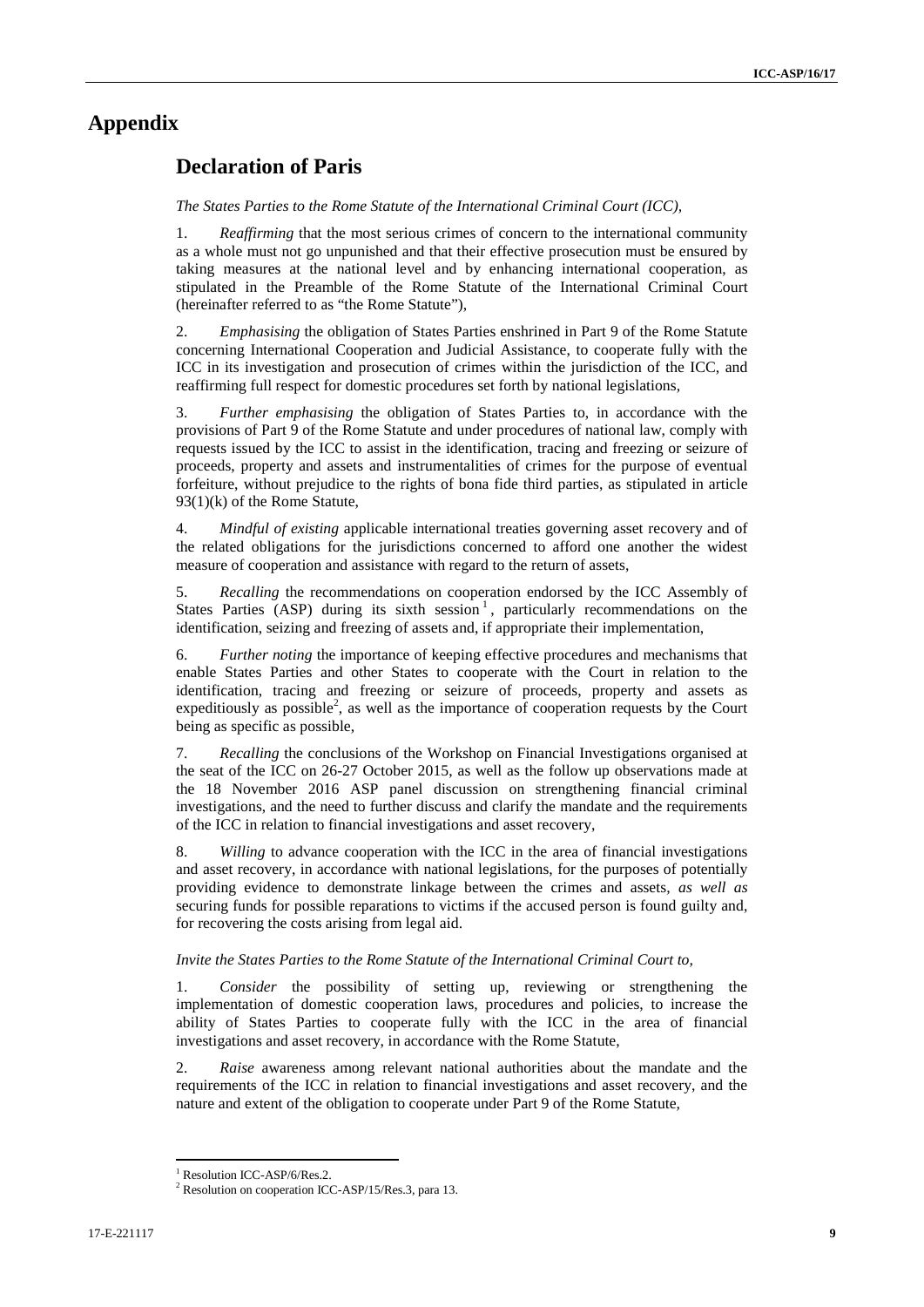3. *Maintain* the dialogue with the ICC to provide the necessary assistance in the preparation and execution of its requests for cooperation for the purpose of ICC's financial investigations,

4. *Encourage* national authorities and officials to engage with the ICC and look for opportunities to cooperate with the ICC in the area of financial investigations and asset recovery, and consider how to overcome any cooperation challenges,

5. *Consider* initiating discussion at the national level, where relevant, on the possibility of sharing information and best practices, through the appropriate channels, between the ICC and competent national authorities,

6. *Encourage* national authorities to keep under review the possibility of domestic investigation on financial crimes based on relevant information received through requests for cooperation by the ICC in the course of its investigations or prosecutions,

7. *Reinforce* cooperation in relation to investigations or prosecutions already opened before national jurisdictions with respect to crimes within the jurisdiction of the ICC, or serious crimes under the relevant national law, where relevant information would be identified and could be requested from the ICC, as provided for in article 93 (10) of the Rome Statute,

8. *Insert* and mainstream the ICC specific mandate, legal framework and cooperation needs in the context of meetings and exchanges between relevant specialized, regional and international networks that deal with financial investigations and asset recovery,

9. *Consider* the possibility of secondments and visiting professionals from the competent national authorities to the ICC, and other specialized trainings, for the purpose of increasing knowledge and understanding, cooperation, and mutual capacity in the area of financial investigations and asset recovery,

10. *Continue* to place emphasis on cooperation regarding financial investigations and asset recovery and follow up to the Paris Conference by inviting the Assembly of States Parties to consider the present declaration at its Sixteenth Session.

#### *Invite the International Criminal Court to,*

11. *Create* and *strengthen* the ICC's partnerships with national authorities responsible for international cooperation in criminal matters and international organizations, and with the aim to share information and best practices on the identification, tracing and freezing or seizure of proceeds, property and assets and instrumentalities of crimes under jurisdiction of the ICC,

12. *Raise* awareness of the ICC's mandate by providing States with relevant information to this end in a timely manner,

13. *Conduct* efficient and effective financial investigations at all stages of investigation and trial, with the aim to use relevant information as evidence, and to obtain freezing and seizure of assets with the view to contribute to reparations to victims and, to recover the costs arising from legal aid, in accordance with the relevant Rules of Procedure and Evidence of the Rome Statute, in particular rule 221.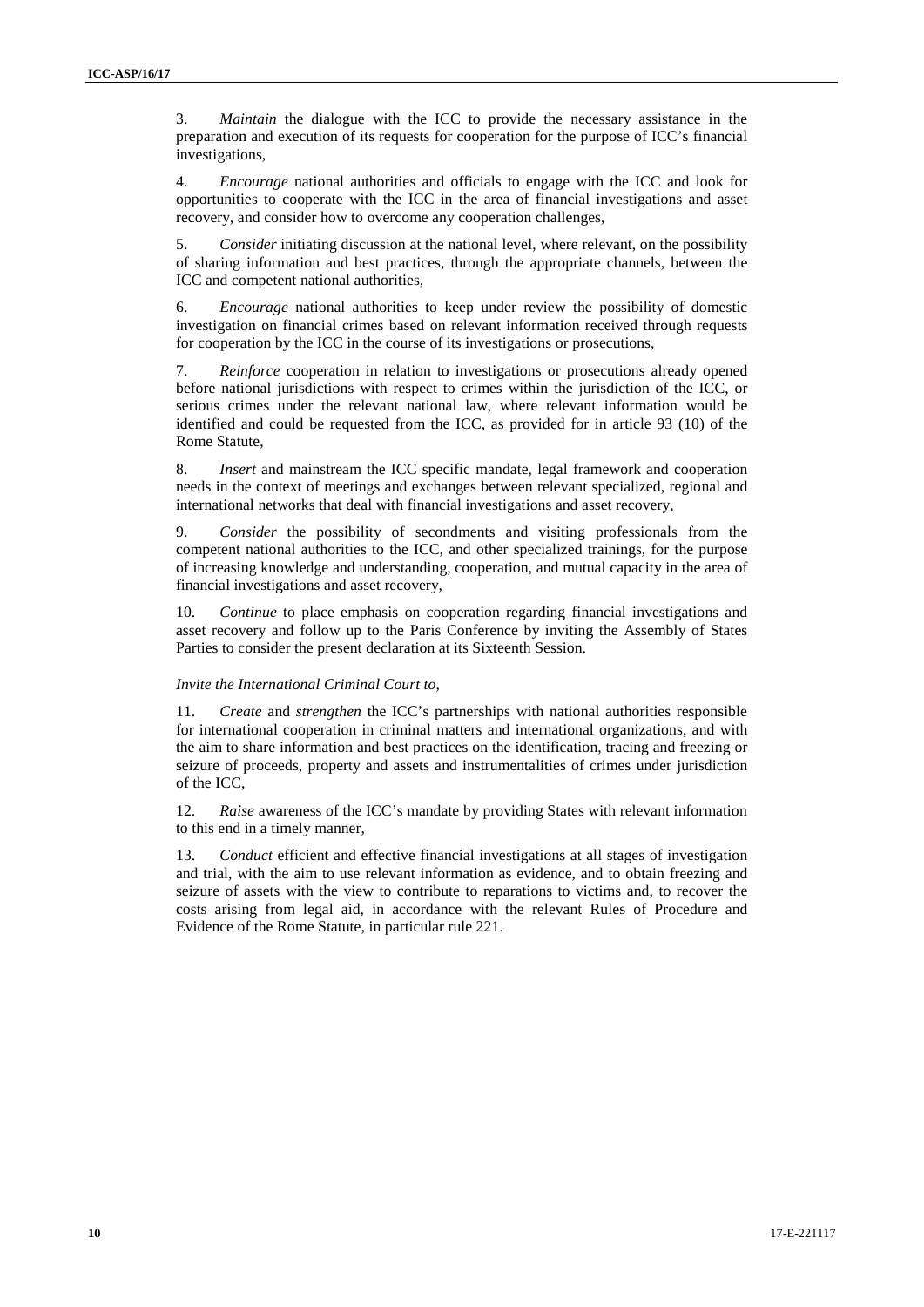### **Annex II**

## **Proposed text for omnibus resolution**

#### **Cooperation**

1. *Refers* to its resolution ICC-ASP/16/Res.**…** on cooperation;

2. *Calls upon* States Parties to comply with their obligations under the Rome Statute, in particular the obligation to cooperate in accordance with Part 9, and *also calls upon* States Parties to ensure full and effective cooperation with the Court in accordance with the Rome Statute, in particular in the areas of implementing constitutional and legislative framework, enforcement of Court decisions and execution of arrest warrants;

3. *Further calls upon* States Parties to continue to express their political and diplomatic support to the Court, *recalls* the sixty-six recommendations annexed to resolution ICC-ASP/6/Res.2 and *encourages* States Parties and the Court to consider further measures to enhance their implementation and to strengthen their efforts to ensure full and effective cooperation with the Court;

4. *Takes note* of the report on arrest strategies by the Rapporteur<sup>1</sup> and *also takes note* of the draft Action Plan on arrest strategies;<sup>2</sup> and *urges* the Bureau to continue consideration of the recommendations of the draft Action Plan on Arrest Strategies with a view to its adoption, and to report thereon to the seventeenth session of the Assembly;

5. *Welcomes* the conclusion of *two* agreements between the Court and the Republic of Argentina and Sweden on the enforcement of sentences;

6. [Placeholder for text based on ASP cooperation debate];

7. *Underlines* the importance of effective procedures and mechanisms that enable States Parties and other States to cooperate with the Court in relation to the identification, tracing and freezing or seizure of proceeds, property and assets as expeditiously as possible, *welcomes* the Court's report and comprehensive presentation on cooperation challenges faced by the Court with respect to financial investigation and *calls on* all States Parties to put in place and further improve effective procedures and mechanisms in this regard, with a view to facilitate cooperation between the Court, States Parties, other States and international organizations;

8. *Endorses* the non-legally binding Declaration of Paris on asset recovery<sup>3</sup> to reinforce cooperation between the Court and States Parties;

#### **Mandates of the Assembly of States Parties for the intersessional period**

With regard to **cooperation**,

*urges* the Bureau to continue consideration of the recommendations of the draft Action Plan on Arrest Strategies<sup>4</sup> with a view to its adoption, and to report thereon to the seventeenth session of the Assembly;

(b) *requests* the Bureau, through its Working Groups, to continue the discussions on voluntary framework agreements or arrangements, and to report thereon to the Assembly at its seventeenth session;

(c) *invites* the Bureau, through its Working Groups, to discuss the feasibility of establishing a coordinating mechanism of national authorities, taking into consideration, inter alia, the study in annex II of the report of the Bureau on cooperation to the thirteenth session<sup>5</sup> as well as the presentation made by Belgium on  $27$  July 2017, contained in

 $\frac{1}{2}$  ICC-ASP/14/26/Add.1, annex IV.<br> $\frac{2}{2}$  Ibid., appendix.

ICC-ASP16/17, declaration annexed to the resolution on cooperation.

 $^{4}$  ICC-ASP/14/26/Add.1, appendix.<br> $^{5}$  ICC-ASP/13/29.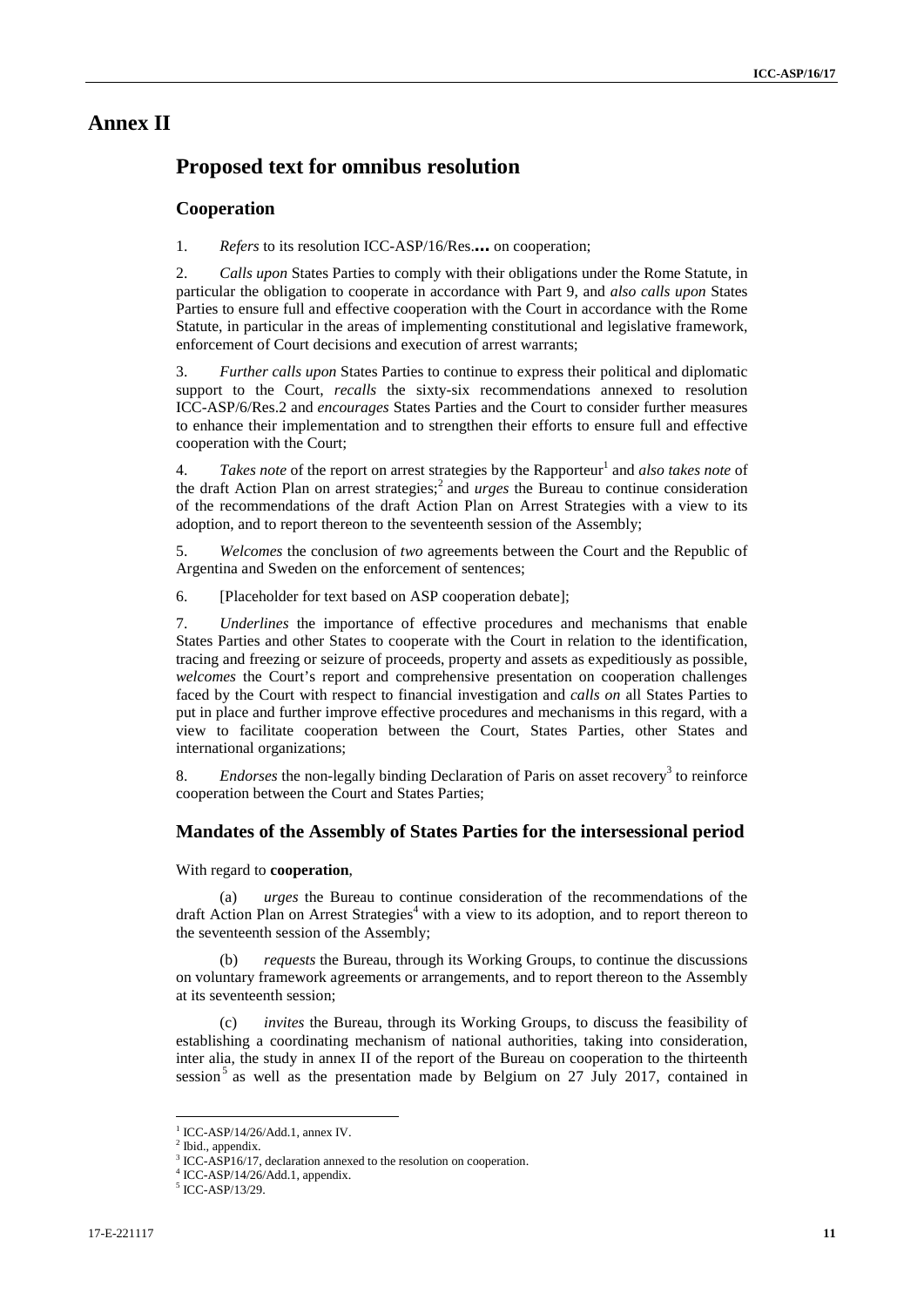annex III of the report of the Bureau on cooperation<sup>6</sup>, and to report to the Assembly well in advance of the eighteenth session;

(d) *invites* the Court to continue improving its practice in transmitting specific, complete and timely requests for cooperation and assistance, including by considering consultations with the State Party concerned when necessary;

(e) *requests* the Bureau, through its Working Groups, to continue its review of the implementation of the 66 recommendations on cooperation adopted by States Parties in  $2007<sup>7</sup>$  in close cooperation with the Court, where appropriate;

(f) *requests* the Bureau to maintain a facilitation of the Assembly of States Parties for cooperation to consult with States Parties, the Court, other interested States, relevant organizations and non-governmental organizations in order to further strengthen cooperation with the Court;

(g) *requests* the Court to submit an updated report on cooperation to the Assembly at its seventeenth session and annually thereafter.

(h) *mandates* the Bureau, through its Working Groups, to continue discussions on cooperation on financial investigations and the freezing and seizing of assets as set out in the Declaration of Paris annexed to the resolution on cooperation.

 $\frac{6}{7}$  ICC-ASP/16/17, annex III.<br> $\frac{7}{7}$  ICC-ASP/6/Res.2, annex II.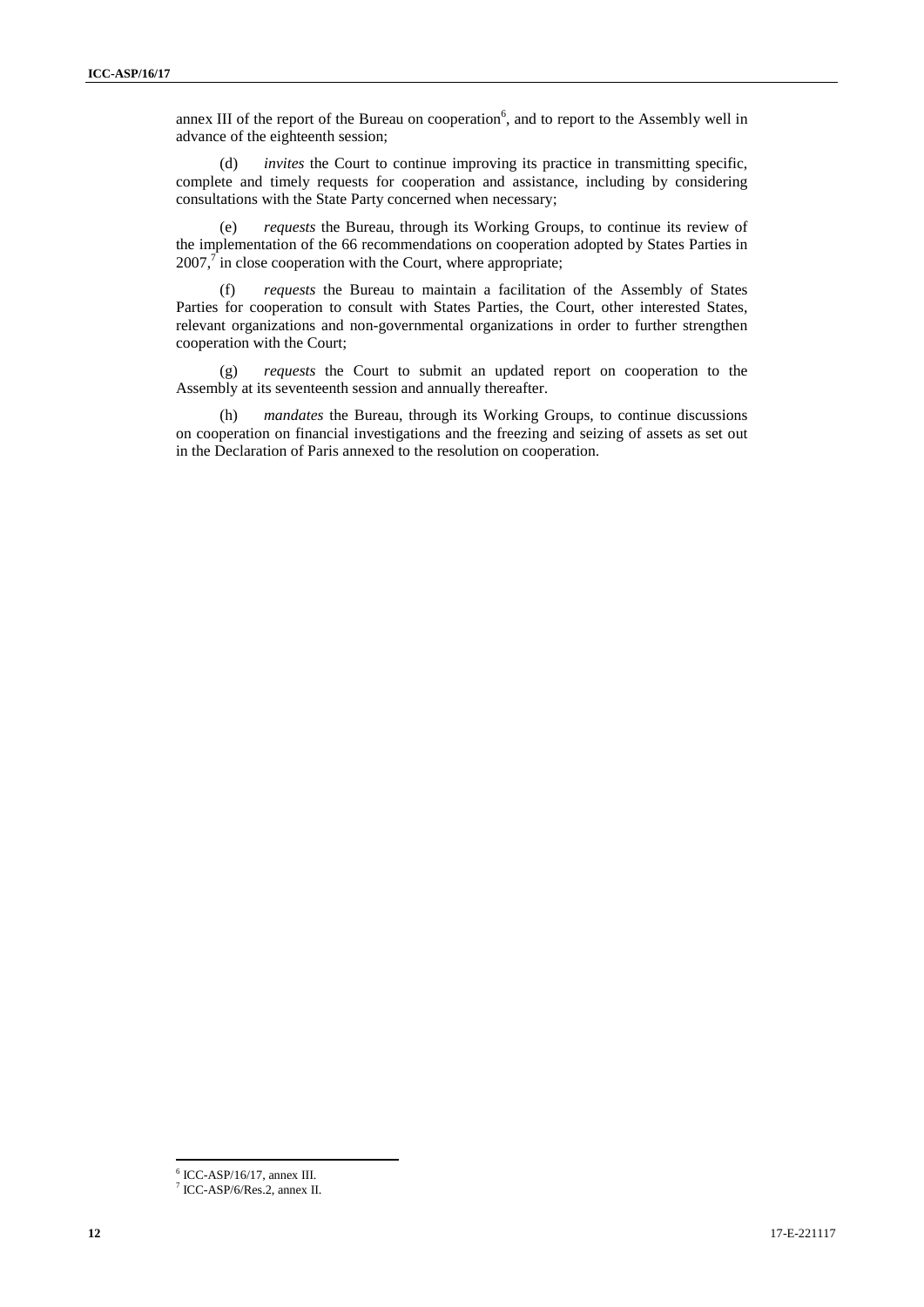### **Annex III**

## **Proposal submitted by Belgium to establish a coordinating mechanism of national authorities dealing with cooperation**

#### **A. Reference documents**

1. Report ICC-ASP/13/29 of 21 November 2014 - §16, Appendix II (Report of the Feasibility study on the establishment of a coordinating mechanism of national authorities dealing with cooperation) and Appendix (Background paper of the Feasibility study on the establishment of a coordinating mechanism of national authorities dealing with cooperation).

- 2. Resolution ICC-ASP/12/Res.3 of 27 November 2013, §18.
- 3. Resolution ICC-ASP/13/Res.3 of 17 December 2014, §16.
- 4. Resolution ICC-ASP/14/Res.3 of 26 November 2015, §10.
- 5. Resolution ICC-ASP/15/Res.3 of 24 November 2016, §10.

#### **B. Introduction**

6. The objective to establish a coordinating mechanism of national authorities dealing with cooperation was first mooted in 2013. In paragraph 18 of its resolution on cooperation, adopted at its twelfth session (ICC-ASP/12/Res. 3 of 27 November 2013), the Assembly of States Parties (ASP) requested "the Bureau to report to the thirteenth session of the Assembly on the feasibility of establishing a coordinating mechanism of national authorities dealing with cooperation with the Court, for sharing knowledge and know-how, on a voluntary basis". On 11 June 2014, Belgium (Mr DIVE) gave a PowerPoint presentation and submitted a document.

7. On 17 December 2014, the ASP adopted resolution (ICC-ASP/13/Res.3, §16,) which set out the intention to extend the report on the feasibility study of establishing a coordinating mechanism of national authorities dealing with cooperation (Doc. ICC- ASP/13/29 of 21 November 2014) and to report back prior to the fourteenth session of the ASP (2015). The States Parties were invited to evaluate the feasibility study (impact, cost). After 2014, coordination on cooperation ceased its involvement. At the 2015 ASP session, Belgium secured a repeat invitation to the Bureau (ICC-ASP/14/Res.3, §10, of 26 November 2015). The resolution provided for a report to be made to the ASP well in advance of the sixteenth session in 2017. This deadline is repeated in the resolution adopted by the ASP at its fifteenth session (ICC-ASP/15/Res.3, §10, of 24 November 2016).

8. Sharing skills, knowledge and know-how: a benefit for the Court and the national authorities involved in the coordinating mechanism.

9. The objective is to discuss technical aspects to do with cooperation and judicial assistance and sharing knowledge and know-how in this area.

10. The mechanism is not a way of naming and shaming States Parties whose cooperation with the Court is perhaps not as effective as it could be.

11. Nor does it intend to discuss or share detailed information about a specific cooperation request which contains confidential documents.

12. Its mandate does not include non-cooperation either. The ASP is responsible for the political aspect.

#### **C. What technical aspects are involved?**

13. Subjects which may be raised include, for example:

(a) Exchange of information about the different cooperation structures at national level and their benefits;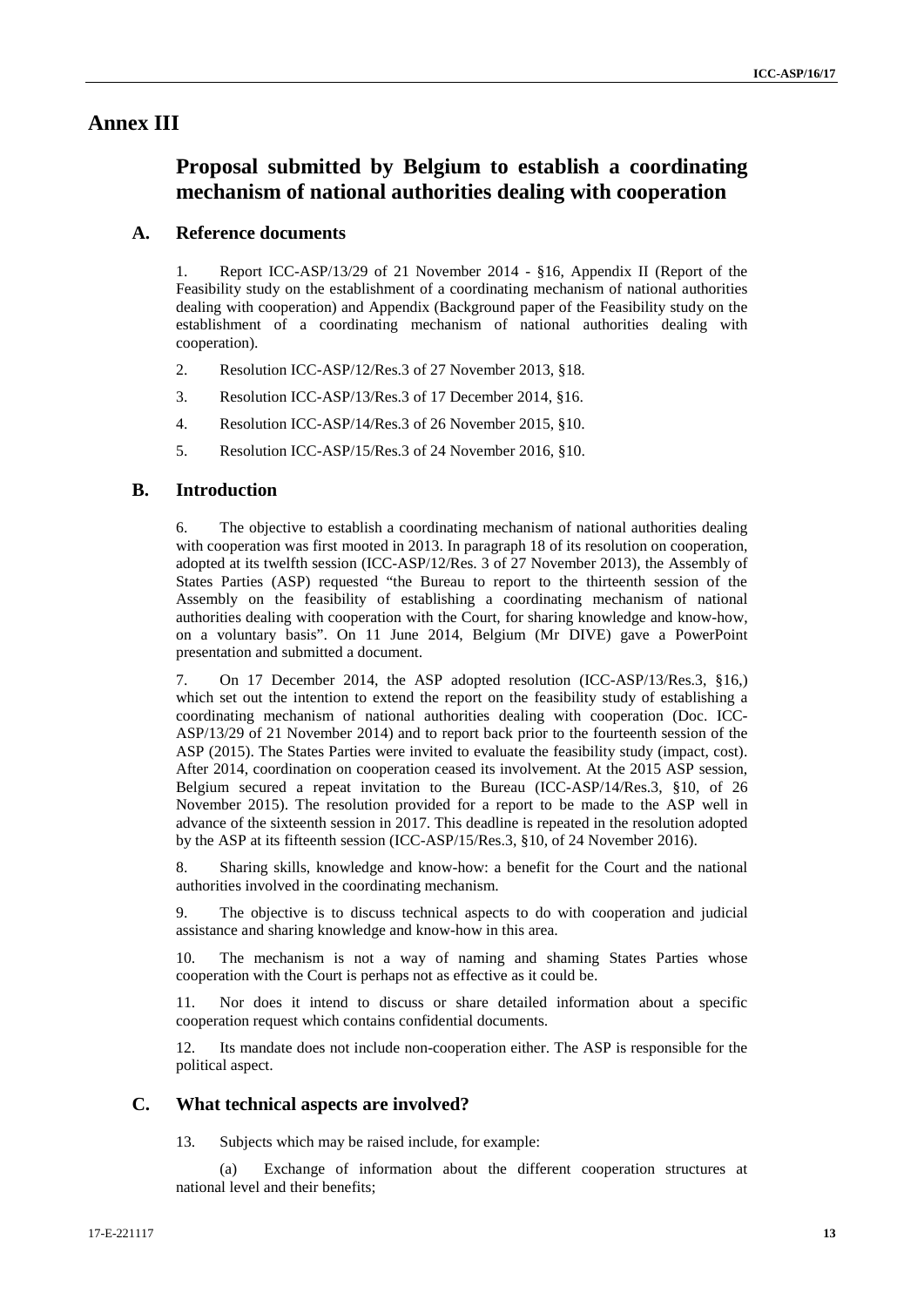(b) Exchange of information on practical coordination of national authorities tasked with implementing cooperation requests;

(c) Exchange of information on the national legislation on cooperation;

(d) Sharing experience which does not involve a specific request in the following areas: witness hearings, identifying witnesses who are refugees or asylum seekers, the link between investigations by the Court and national investigations, arrest and surrender procedures, transmitting enforcement documents and the confidentiality thereof, the transfer (generally by air) of witnesses and detainees (transit and transport), freezing, seizing and confiscation of assets, conditional release, the right of residence of persons who have been acquitted or who have served their sentence, the technical or legal obstacles to witness protection, coordination of requests for cooperation involving several countries (e.g.: coordination of several arrests at the request of the Court taking place simultaneously in several States; simultaneous search and seizure in several States; reconstruction by several States of a file on asset concealment or the creation of shell companies; exchange of information between States which is necessary for the smooth execution of a request for cooperation such as cross-border monitoring of movements involving a vehicle or a person);

(e) Drawing up a list of contacts which in the long term will form a genuine network of professionals intended to improve the exchange of knowledge and know-how.

As these are only examples, the above list is by definition non-exhaustive and other subjects can therefore be addressed by the mechanism within the limits of its mandate mentioned above.

15. An open mechanism is also a modest contribution towards achieving the universality of the Court.

16. The mechanism is open to practitioners (from national authorities dealing with cooperation with the Court) from States Parties and non-States Parties which agree to cooperate voluntarily with the Court and also to representatives from the Registry and/or the Office of the Prosecutor.

#### **D. The mechanism is funded by voluntary contributions.**

17. There is no question of increasing the contribution of States Parties to the ordinary budget of the Court, especially since the mechanism is also open to non-States Parties.

18. The mechanism will therefore be funded by contributions to a Voluntary fund. On this subject, the Registry could be asked to share its experience with States Parties of meetings which receive financial assistance from the European Union.

19. It goes without saying that the test meeting and, if there is a positive evaluation, the mechanism itself will be funded by the participant States. The contribution cannot be less than  $\lceil \in \mathcal{A} \rceil$  (000). Other sources of funding are also being sought.

#### **E. Who will head the mechanism?**

20. By a decision of the ASP, adopted at its sixteenth session if possible, Belgium proposes that a questionnaire be sent to all the States Parties [and to those non-States Parties which have signed the Final Act] to ask them whether they wish to:

(a) Attend the test meeting and participate in the mechanism itself if the evaluation is positive.

(b) Pilot the group of States which have decided to attend the test meeting and participate in the mechanism once it is established.

21. The pilot for the test meeting will be selected from those candidates wishing to steer the group. The pilot will be able to count on assistance from a co-pilot by geographical region. States wishing to steer the group of States which has decided to attend the test meeting will appoint the pilot and the co-pilot at the start of the test meeting from those present. If the test meeting receives a positive evaluation, the ASP will adopt a new decision which will mark the actual creation of the mechanism and the launch of the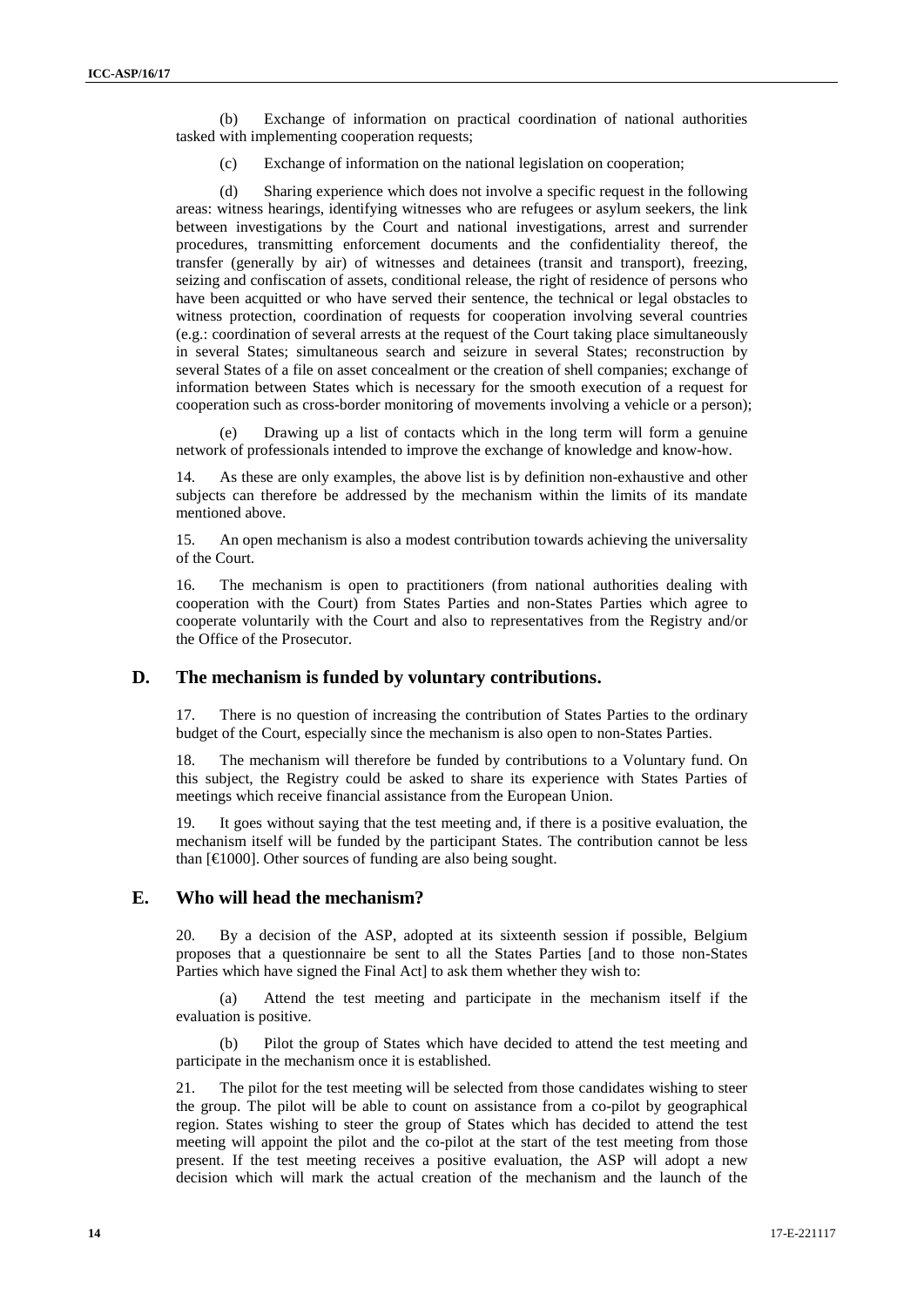voluntary Fund. Any surplus generated by fund-raising to hold the test meeting will be either returned to States which attended or will be used to finance the new voluntary Fund.

#### **F. Frequency, dates and location of the meetings for the mechanism**

22. An annual meeting of this human network at the seat of the Court seems logical and a sensible frequency, in particular to follow-up work and establish a human network of professionals directly concerned by the same subject, to enable each person to benefit from the experience of others and to take away what he or she wishes from the successes and failures of others.

23. To ensure that the mechanism is as cost-effective as possible in terms of financial and human resources, Belgium suggests three options:

(a) Take advantage of meetings with situation States which are already organised by the Registry of the Court. These meetings could be expanded to all participants in the mechanism, either before or after the original meeting. This would enable savings to be made in terms of time and personnel with minimum support from the Registry and help from the mechanism's steering group. The Fund will be housed at the Court. This would be the simplest option since it would depend on the Registry and the Court. With this approach it will be necessary to avoid any confusion regarding the role to be allocated to the Court. This assumes its role is clearly defined.

The ASP option: the mechanism would become a recognised organ of the ASP and could then receive administrative support from the ASP Secretariat. The Fund would be managed by the ASP and the first steering group for the mechanism would be set up by the ASP (editor's note: the States taking part in the mechanism would be asked to set up the steering group).

(c) A group of States sets itself up independently and does not depend on either the ASP or the Court. The Court simply makes premises available to the mechanism. An independent fund would be set up. However, this is not the most attractive option.

24. Based on an initial exchange of views with the co-facilitators, the three organs of the Court and the representative from the European network "Genocide Network" which took place on 13 February 2017, Belgium notes that the channel could be the ASP Secretariat but the Registry would intervene since it already has useful contact details for a network of national contacts. Similarly, in terms of the agenda for the meeting, the consultative role of the various organs of the Court would be vital. It would also be appropriate to determine who is responsible, probably within the Assembly Secretariat, for issuing the agenda and the practical details involved in holding meetings of the mechanism.

#### **G. Schedule for establishing the mechanism**

25. Before the launch of the test meeting, which will be held prior to the mechanism potentially being set up, additional information is required and questions must be asked which will need to be explored with assistance from the ASP and the organs of the Court but also in a sui generis manner (with a group of volunteer States) because the mechanism is specific and not provided for by the Statute. This is why a meeting will first need to be held with a panel of participants: a co-facilitator or Belgium could explain the project, the Registry and the Office of the Prosecutor could explain the benefit of cooperation for the Court and the ASP Secretariat would talk about the role of the States and of the ASP. In order to obtain an estimate of the cost of the planned meetings, the Registry should also be invited to provide details of the annual cost of a meeting with situation States. The representative from the Genocide network would also explain the benefits of establishing the network and would talk about how States were persuaded to take part in the network. This does not mean, however, that the Genocide network, which relies on subject-matter experts, can be transposed unchanged to the mechanism project, which would be based on a separate institution and different objectives.

26. The facilitators would then explain the next steps involved in setting up and operating the mechanism after 2019. The aim is to establish a sound and sustainable mechanism. In the resolution to be adopted at the sixteenth ASP, concrete information